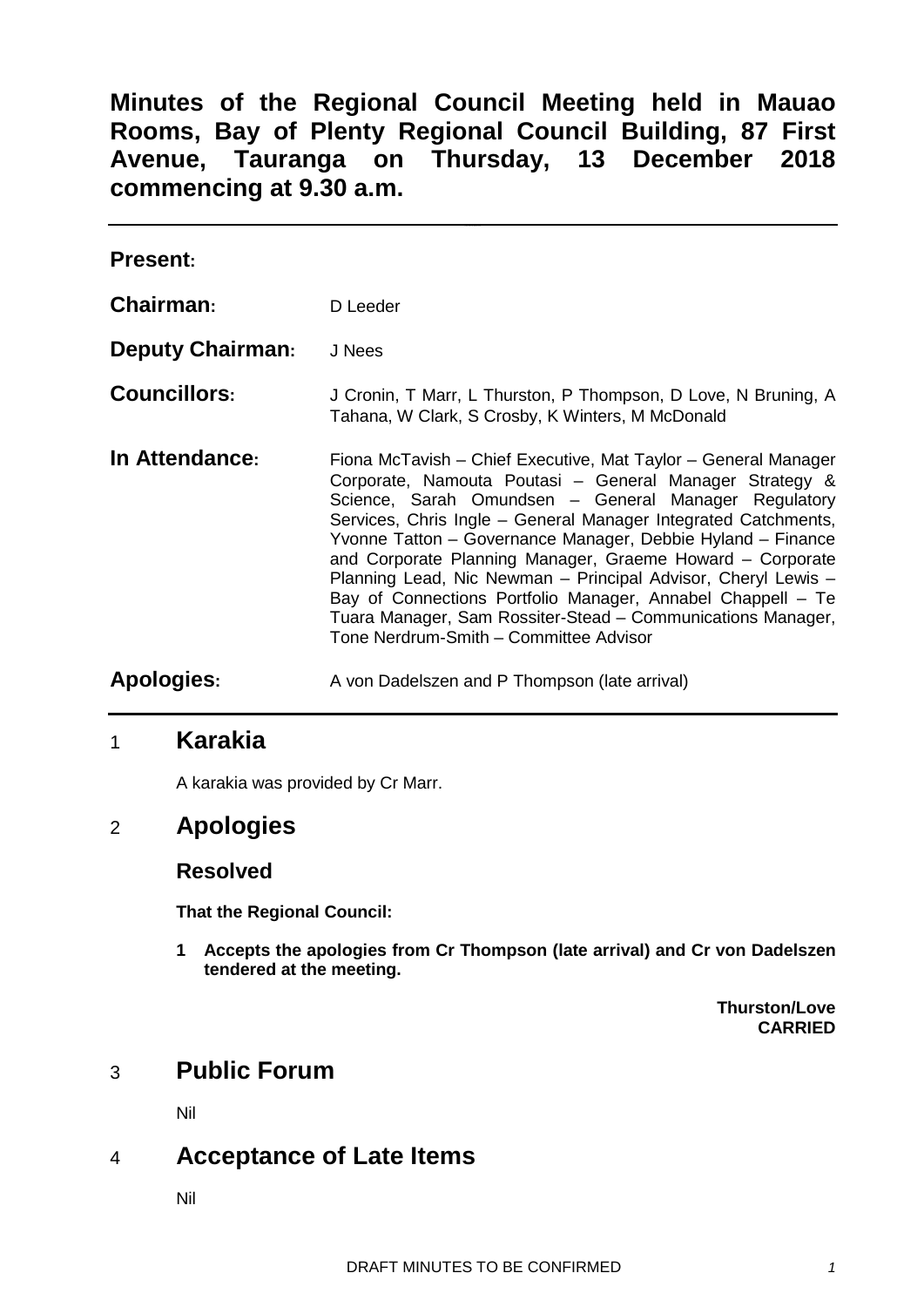# 5 **General Business**

Two items of general business would be raised in the Public Excluded section of the meeting:

- Rotorua Lakes Council Waste Prosecution
- Ngāi Te Rangi response to resource consent application/consenting update.

Reason for being in Public Excluded:

• To maintain legal professional privilege.

# 6 **Confidential Business to be Transferred into the Open**

Nil

# 7 **Declaration of Conflicts of Interest**

Cr Crosby – Quayside Holdings Ltd Quarterly Update (Public Excluded item).

# 8 **Previous Minutes**

## 8.1 **Regional Council Minutes - 01 November 2018**

## **Resolved**

**That the Regional Council:**

#### **1 Confirms the Regional Council Minutes - 01 November 2018**

#### Staff Follow-up

• A presentation by Chris Battershill, Marine Research Facility – University of Waikato would be scheduled for early 2019.

> **Leeder/Nees CARRIED**

# 9 **Statutory Minutes**

# 9.1 **Civil Defence Emergency Management Group Joint Committee Minutes - 28 September 2018**

## **Resolved**

**That the Regional Council:**

**1 Receives the Civil Defence Emergency Management Group Joint Committee Minutes - 28 September 2018**

> **Love/Winters CARRIED**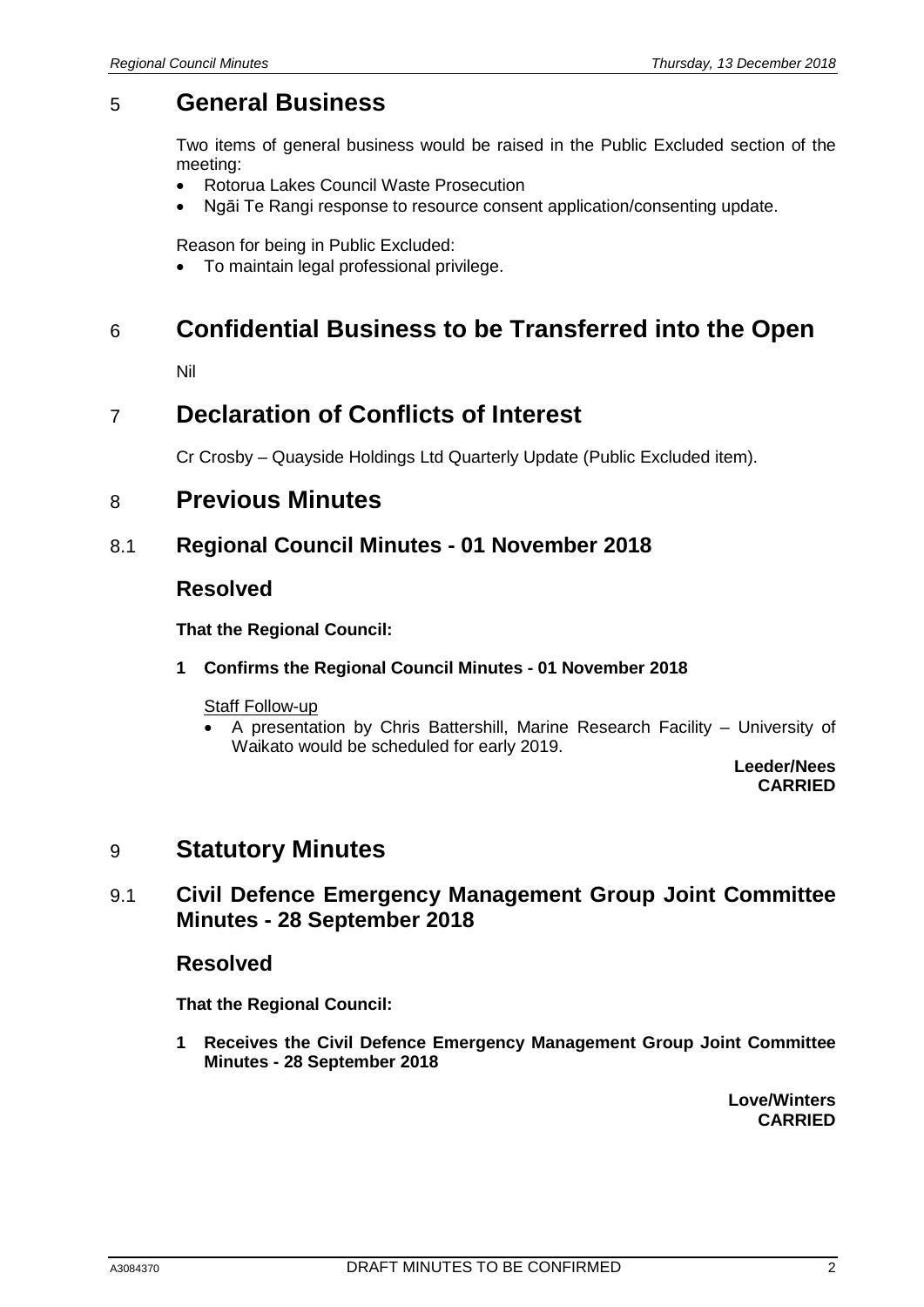# 9.2 **Rangitaiki River Forum Minutes - 08 June 2018**

## **Resolved**

**That the Regional Council:**

**1 Receives the Rangitāiki River Forum Minutes - 08 June 2018**

**Love/Winters CARRIED**

# 9.3 **Rangitaiki River Forum Minutes - 14 September 2018**

## **Resolved**

**That the Regional Council:**

**1 Receives the Rangitāiki River Forum Minutes - 14 September 2018**

**Love/Winters CARRIED**

## 9.4 **Regional Transport Committee Minutes - 14 September 2018**

## **Resolved**

**That the Regional Council:**

**1 Receives the Regional Transport Committee Minutes - 14 September 2018**

**Love/Winters CARRIED**

## 9.5 **Rotorua Te Arawa Lakes Strategy Group Minutes - 02 November 2018**

## **Resolved**

**That the Regional Council:**

**1 Receives the Rotorua Te Arawa Lakes Strategy Group Minutes - 02 November 2018**

> **Love/Winters CARRIED**

# 9.6 **Te Maru o Kaituna River Authority Minutes - 24 August 2018**

## **Resolved**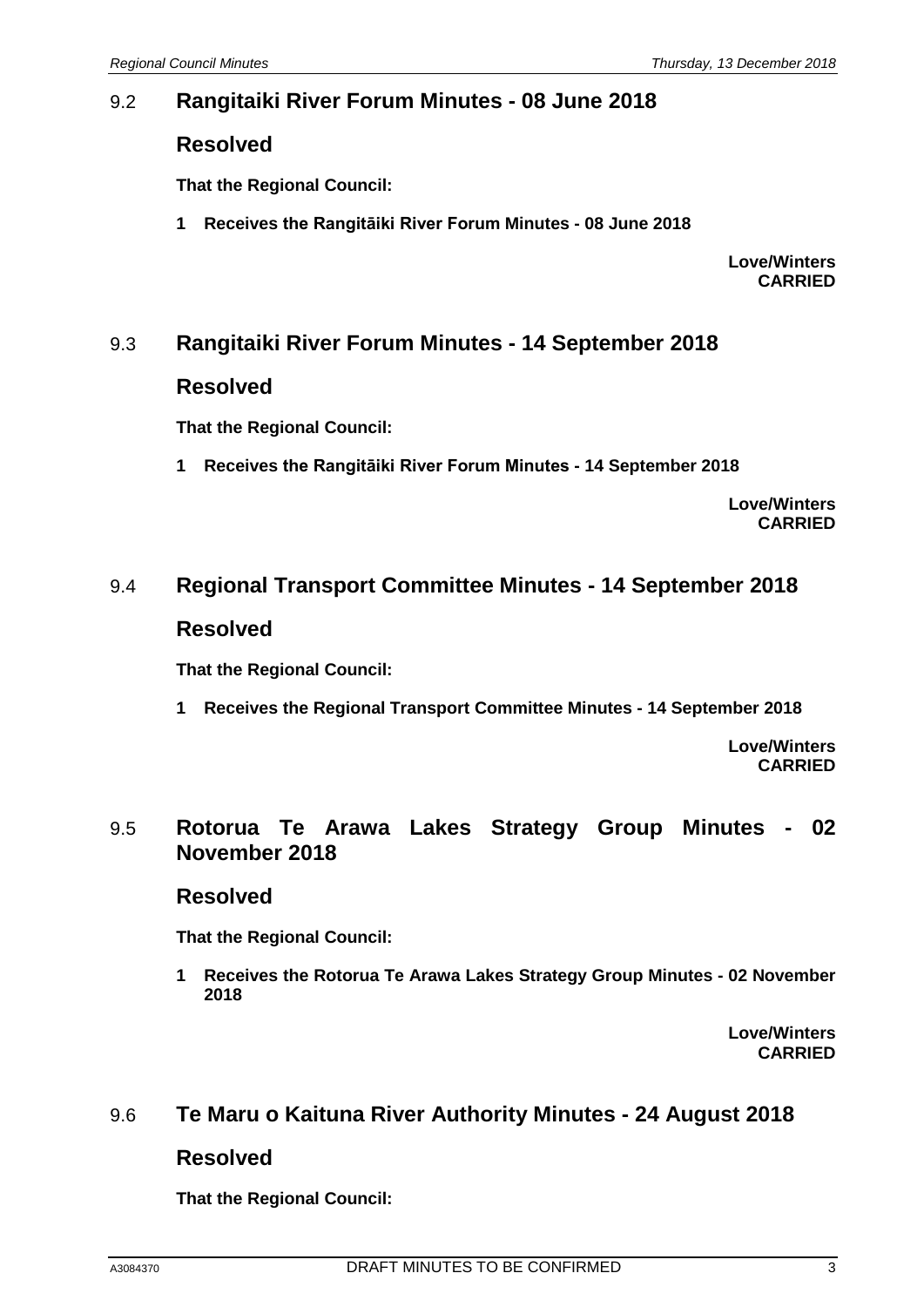**1 Receives the Te Maru o Kaituna River Authority Minutes - 24 August 2018**

**Love/Winters CARRIED**

## 9.7 **Te Maru o Kaituna River Authority Minutes - 19 October 2018**

## **Resolved**

**That the Regional Council:**

**1 Receives the Te Maru o Kaituna River Authority Minutes - 19 October 2018**

**Love/Winters CARRIED**

# 9.8 **Tauranga Moana Advisory Group - 16 November 2018**

#### **Resolved**

**That the Regional Council:**

**1 Receives the Tauranga Moana Advisory Group Minutes - 16 November 2018**

#### **Staff Follow-up**

• Ensure there was understanding between BOPRC, TCC and WBOPDC with regards to regulations for horses on the beaches.

**Love/Winters CARRIED**

9.39 am Cr Tahana **entered** the meeting.

## 10 **Joint Minutes**

## 10.1 **SmartGrowth Leadership Group - 7 September 2018**

## **Resolved**

**That the Regional Council:**

**1 Receives the SmartGrowth Leadership Group Minutes- 7 September 2018**

**Crosby/Thurston CARRIED**

## 10.2 **SmartGrowth Leadership Group - 19 September 2018**

## **Resolved**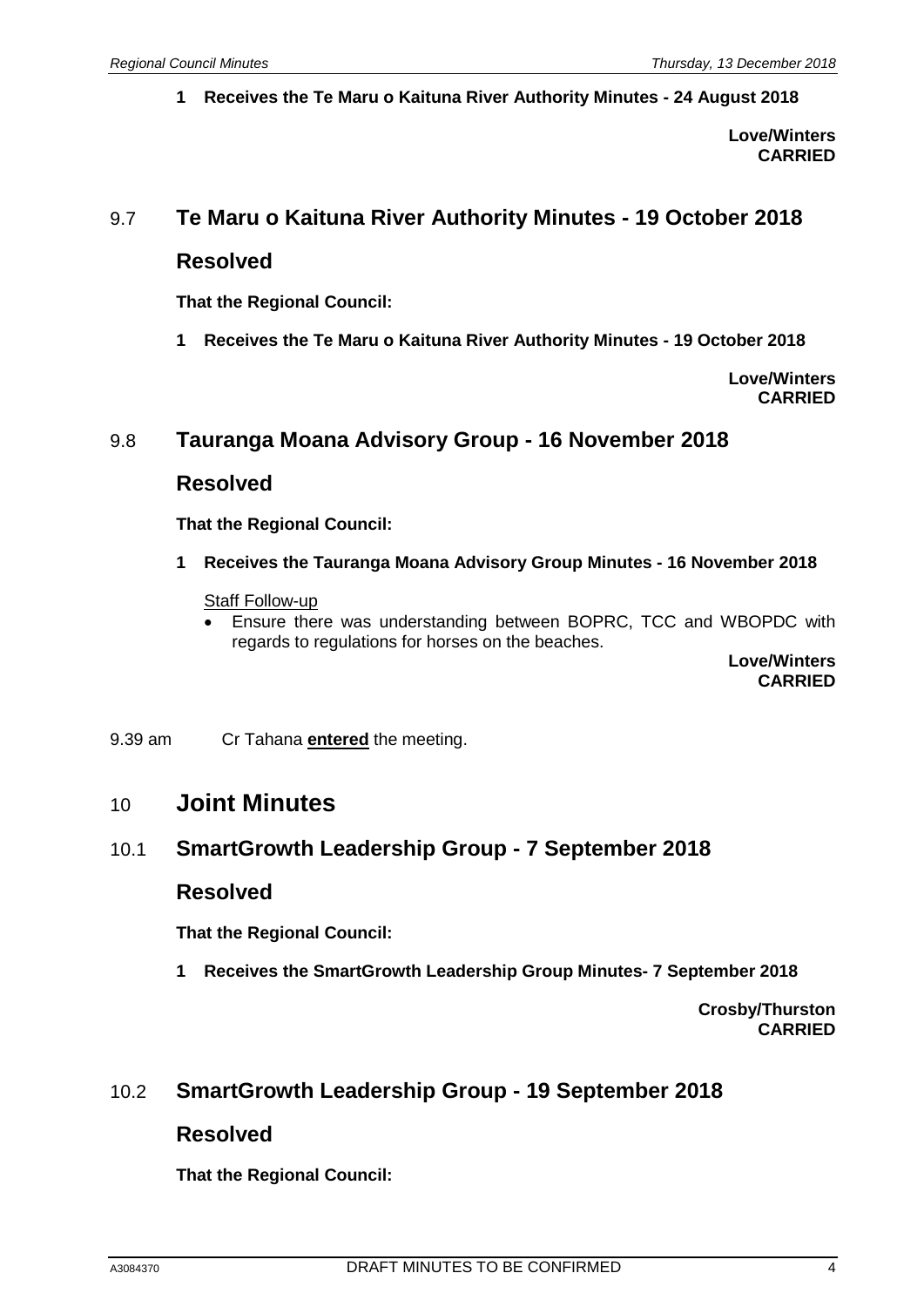**1 Receives the SmartGrowth Leadership Group Minutes - 19 September 2018**

**Crosby/Thurston CARRIED**

# 10.3 **Eastern Bay of Plenty Joint Committee - 12 November 2018**

## **Resolved**

**That the Regional Council:**

**1 Receives the Eastern Bay of Plenty Joint Committee Minutes - 12 November 2018**

> **Crosby/Thurston CARRIED**

## 10.4 **Ohiwa Harbour Implementation Forum Minutes - 25 September 2018**

#### **Resolved**

**That the Regional Council:**

**1 Receives the Ohiwa Harbour Implementation Forum Minutes - 25 September 2018**

> **Crosby/Thurston CARRIED**

## 11 **Reports**

## 11.1 **Chairman's Report**

#### **Key Points**

- Noted the Cawthron Foundation NZ River Award 2018 that had been presented to BOPRC for the Tarawera River Accord
- A letter was being prepared for Minister for the Environment, David Parker regarding funding towards co-governance forums.

#### 9.45 am Cr Thompson **entered** the meeting.

#### **Staff Follow-up**

• Provide Councillors with a link to the Minister for the Environment's report regarding the Government's commitment to reduce the use of Hydrofluorocarbons (HFCs).

## **Resolved**

**That the Regional Council:**

**1 Receives the report, Chairman's Report.**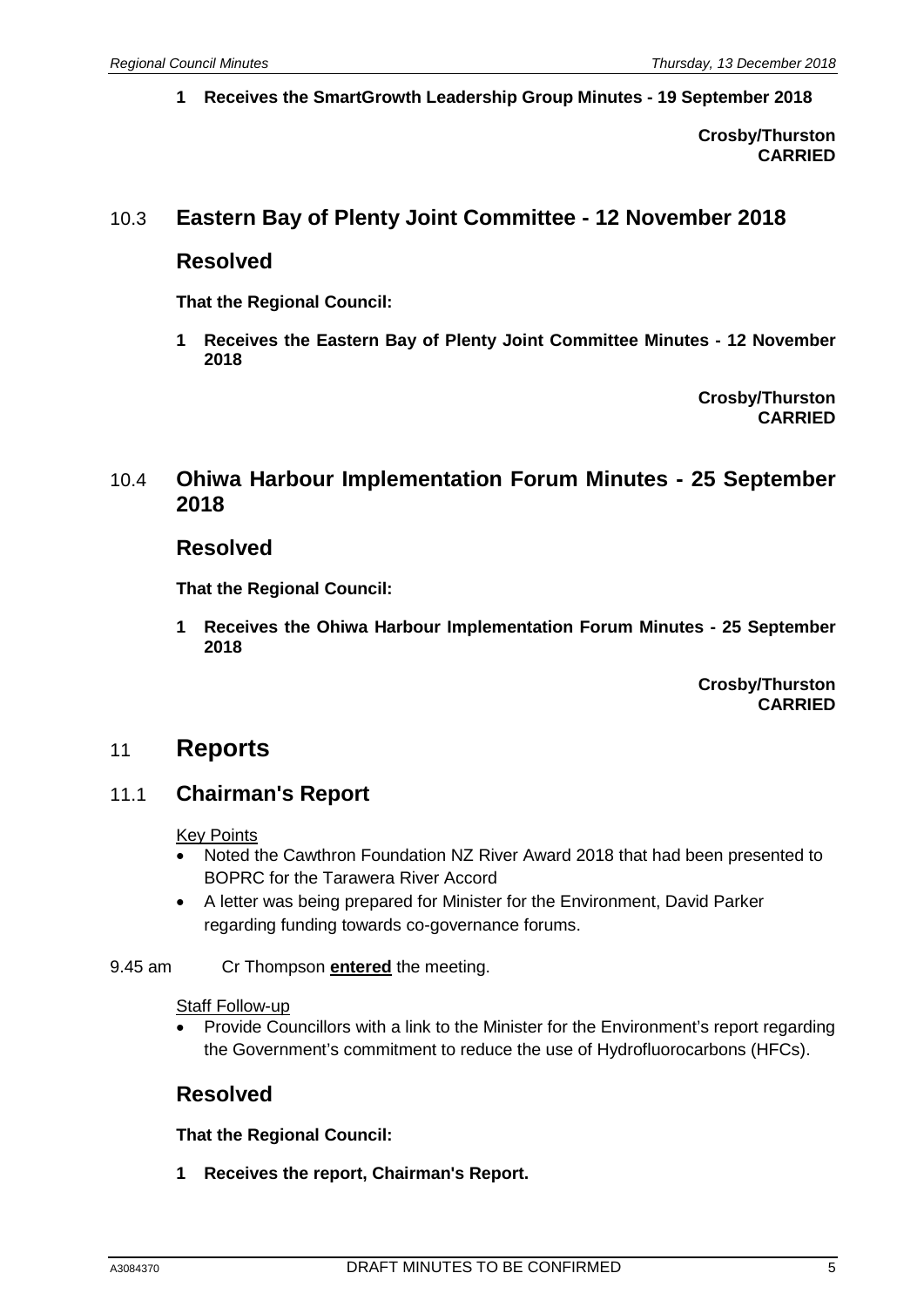#### **Leeder/Love CARRIED**

# 11.2 **Chief Executive's Report**

#### In Response to Questions

- Staff were investigating the recent air discharge by the Tauranga Harbour Bridge and the possible impact on Whareroa Marae
- There had been no reports of any detrimental health impacts
- Staff was working with Port of Tauranga and Ballance Agri-Nutrient as potential sources of the discharge.

## **Resolved**

**That the Regional Council:**

**1 Receives the report, Chief Executive's Report.**

**Leeder/Winters CARRIED**

# 11.3 **Amendments to Rotorua Te Arawa Lakes Strategy Group Agreement and Terms of Reference**

Yvonne Tatton – Governance Manager and Chris Ingle – General Manager Integrated Catchments presented this item.

#### Key Points

• The proposed changes to the Terms of Reference had been amended by the Te Arawa Lakes Strategy Group to incorporate views expressed by Elected Members at the previous Council meeting.

## **Resolved**

**That the Regional Council:**

- **1 Receives the report, Amendments to Rotorua Te Arawa Lakes Strategy Group Agreement and Terms of Reference;**
- **2. Approves the following amendment to the Rotorua Te Arawa Strategy Group Agreement:**
- **2. Membership:**

**The membership of the Group shall comprise of six members:**

**2.1 Two members of the Te Arawa Lakes Trust Entity appointed by that entity one of whom is a governance member and one of whom is a senior executive; and**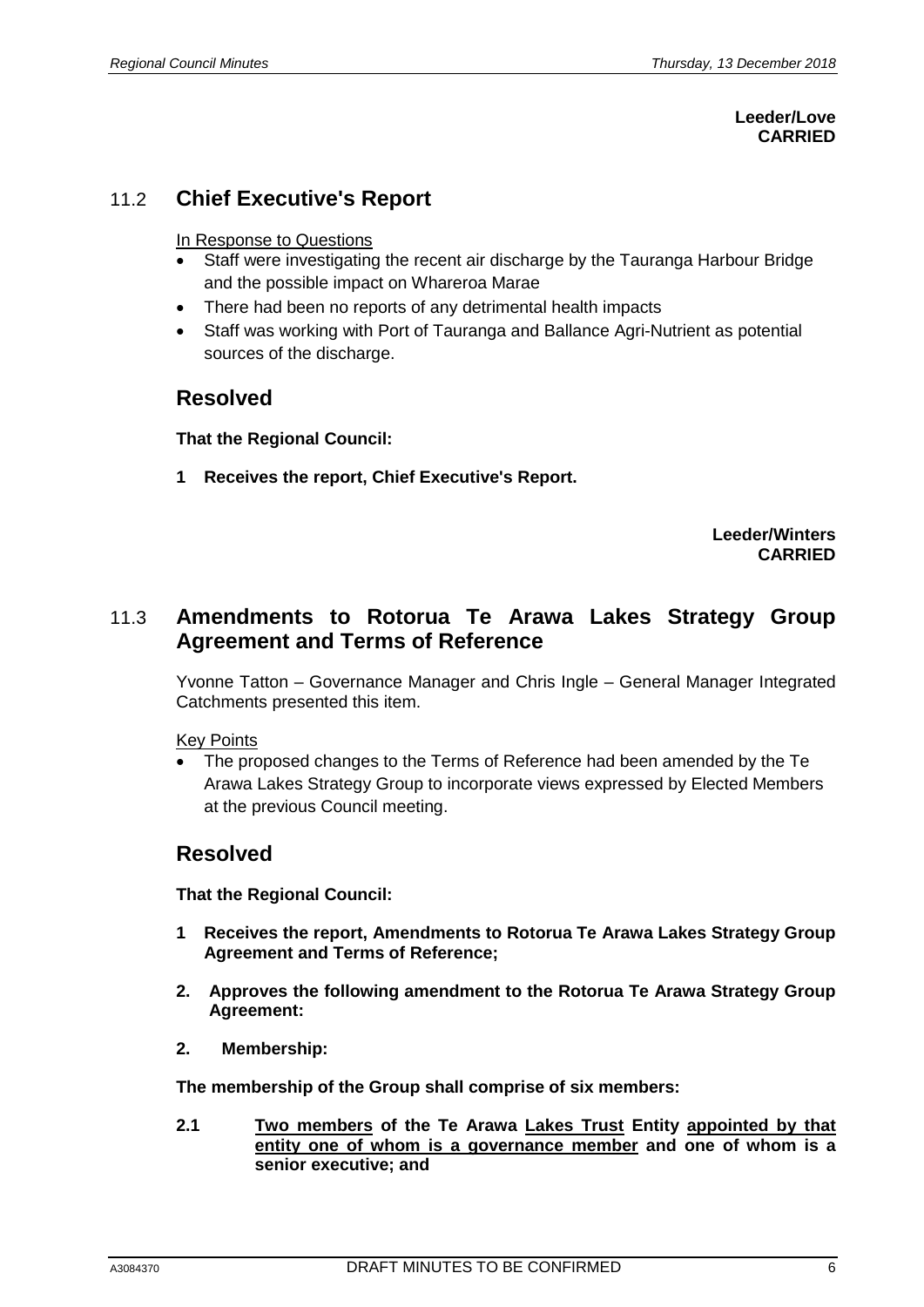- **2.2 Two members of the Bay of Plenty Regional Council appointed by that Council one of whom is the Chairperson of that Council; and**
- **2.3 Two members of the Rotorua Lakes Council appointed by that Council one of whom is the Mayor of that Council.**
- **2.4 Plus one non-voting Pou Takiwaiora (Chairperson), appointed by the Strategy Group members for a three year term in alignment with the Local Government triennium.**
- **3. Approves the additional amendments to the Rotorua Te Arawa Strategy Group's Terms of Reference.**

**Winters/Thurston CARRIED**

# 11.4 **University of Waikato Science Chairs - Renewal of the Memorandum of Agreement**

Namouta Poutasi – General Manager Strategy & Science presented this item.

Key Points

• The Chairs would provide regular updates to Council.

## **Resolved**

**That the Regional Council:**

- **1 Receives the report, University of Waikato Science Chairs - Renewal of the Memorandum of Agreement;**
- **2 Notes that the value of the Memorandum of Agreement is \$660,000 per annum for six years with a total value of approximately \$4,000,000. This exceeds the Chief Executive's delegation limit of \$400,000 as defined in the Council's Chief Executive Delegations Manual;**
- **3 Approves the Memorandum of Agreement as presented in Appendix 1;**
- **4 Provides the Chief Executive with the delegated authority to approve the final Memorandum of Agreement.**

**Cronin/Thompson CARRIED**

# 11.5 **Annual Plan 2019/20 – Confirmation of Direction Given at 22 November 2018 Council Workshop**

*PowerPoint presentation – Reference A3082303*

Debbie Hyland – Finance and Corporate Planning Manager and Graeme Howard – Corporate Planning Lead presented this item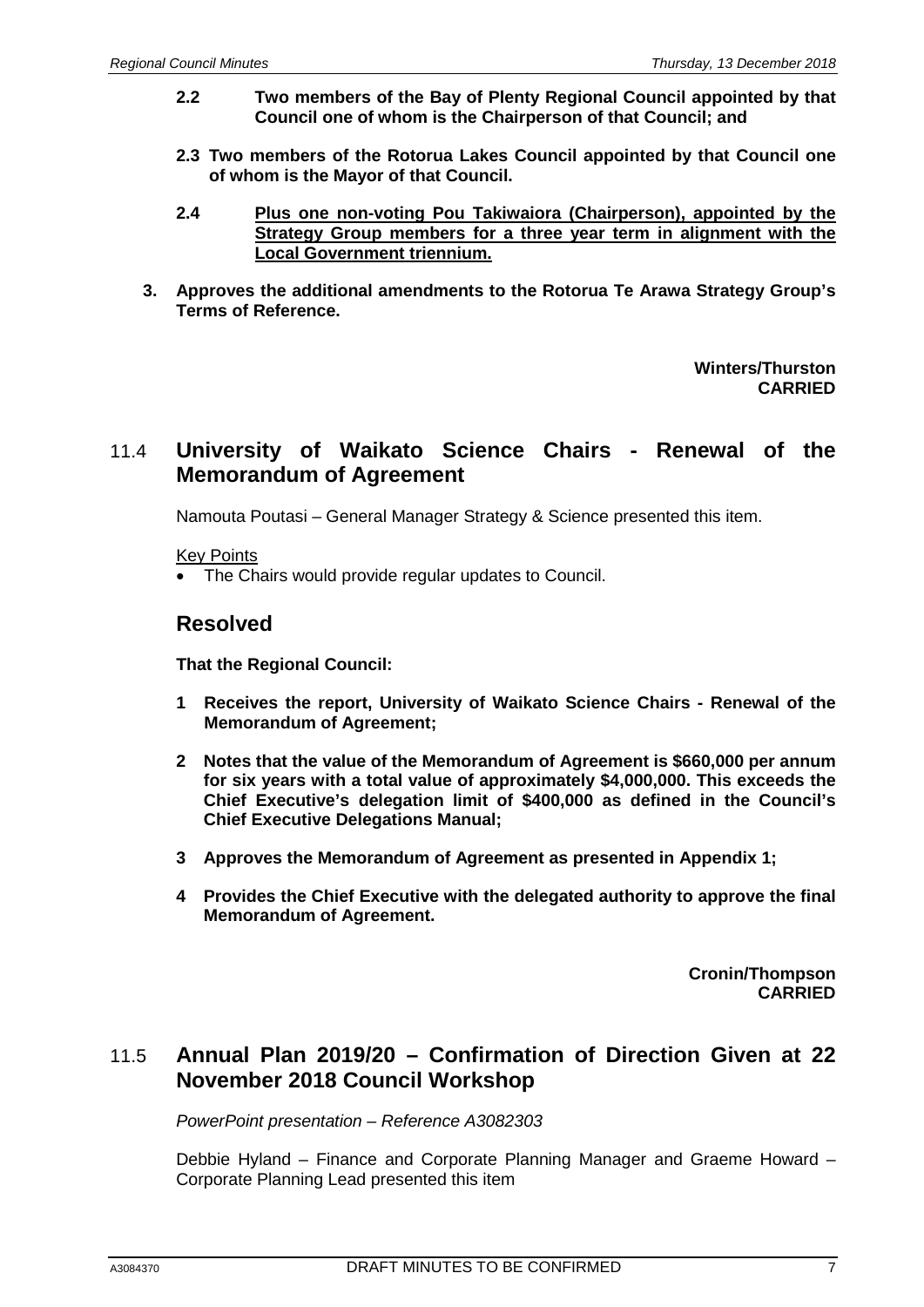#### Key Points of Presentation

- Financial Overview
- Key Issues Financial Implications
- Community Engagement
- Potential Consultation Questions
- Potential Consultation Information
- Next Steps Annual Plan 2019-20 Workshop 3 1 February 2019
- Next Steps Annual Plan 2019-20 Timeline.

#### In Response to Questions

- Council would actively pursue cost recovery options to minimise or eliminate the need for targeted rates funding for the free bus trial
- The level of funding/targeted rates towards emergency services was yet to be determined.

#### Key Points – Members

- Targeted rates for the free school bus trial in 2020 should be subject to public consultation
- The free bus trial was intended to reduce the pressure on roading infrastructure rather than being a 'social' initiative
- Consultation fatigue was a concern and opportunities for joint consultations between the various authorities should be explored
- The current Murupara bus service did not support young residents in need of public transport for tertiary education
- The analysis of the Welcome Bay free bus trial would be prioritised tor the purposes of the 2020-21 Annual Plan.

## **Resolved**

- **1 Receives the report, Annual Plan 2019/20 - Confirmation of direction given at 22 November 2018 Council Workshop;**
- **2 Agrees to include an additional \$3.8 million of expenditure in the draft budget for Annual Plan 2019/20, in line with the direction from the Council workshop on 22 November 2018 and the list of budgeted expenditure requests provided in Table 1 and the financial implications detailed in Appendix 1 of this report;**
- **3 Agrees not to include any operating grants in the draft Annual Plan 2019/20 budget for the Ōpōtiki Harbour project, but to include an operating grant of \$20 million in 2021/22 of the 10 year rolling budget model for treasury purposes;**
- **4 Approves the draft budget for Annual Plan 2019/20 of:**
	- **a. Total operating revenue of \$134.0 million which is \$2.5 million more than the forecast for Year 2 of the LTP 2018-2028 of \$131.5 million.**
	- **b. Total operating expenditure of \$137.1 million which is \$2.5 million more than the forecast for Year 2 of the LTP 2018-2028 of \$134.6 million.**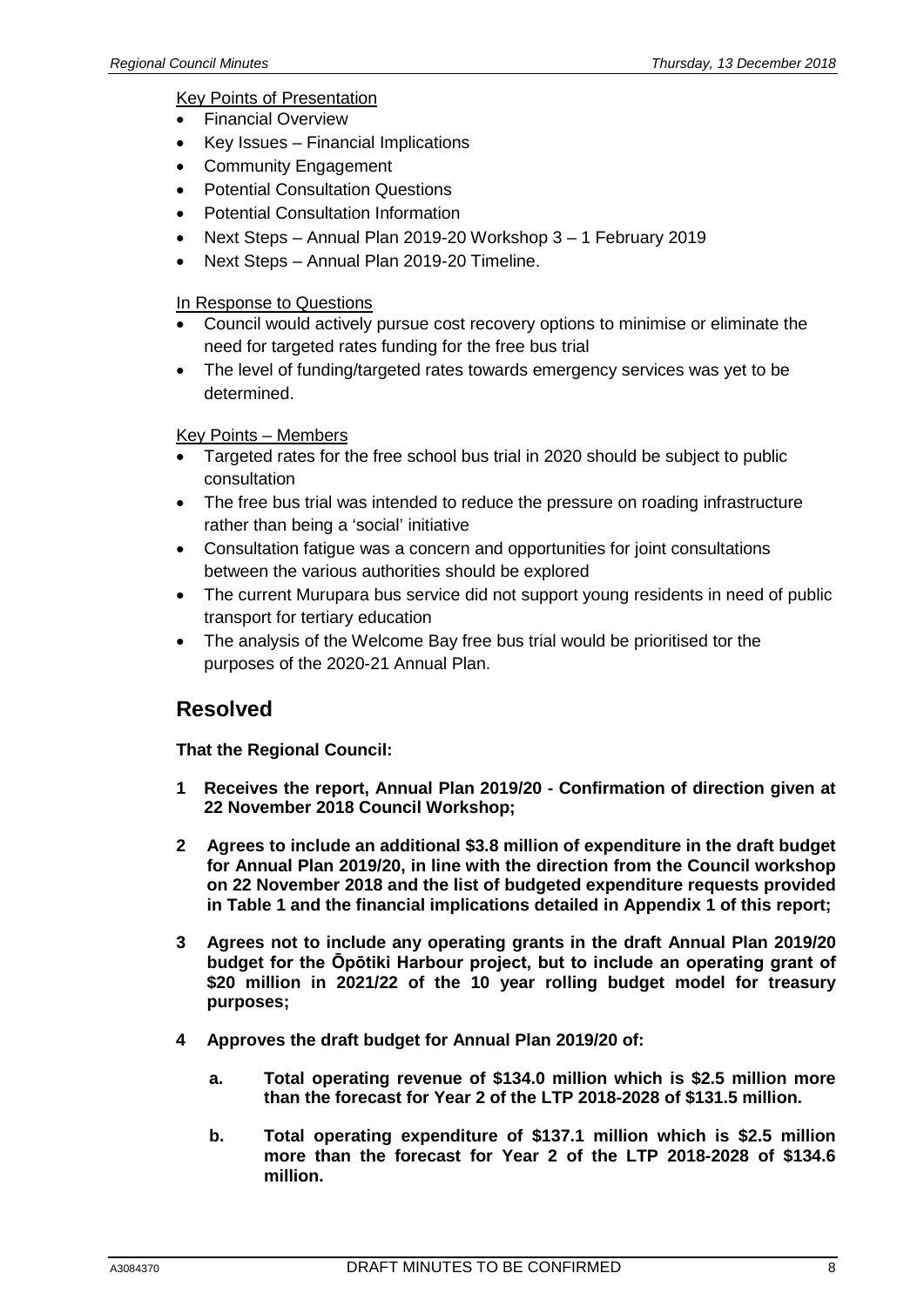- **c. Total capital expenditure of \$52.6 million which is \$0.2 million more than the forecast for Year 2 of the LTP 2018-2028 of \$52.4 million.**
- **d. Total borrowings for capital expenditure of \$47.4 million which is \$0.2 million more than the forecast for Year 2 of the LTP 2018-2028 of \$47.2 million.**
- **5 Notes the following draft real rates revenue increases:**
	- **a. Forecast total real rates revenue increase of 10.9%, up from 5.3% (approximately \$27 per household, up from \$14).**
	- **b. Forecast real general rates increase of 5.0%, up from 2.8% (approximately \$16 per household, up from \$10).**
	- **c. Forecast real targeted rates increase of 17.0%, up from 7.9%, with possible reduction through contribution by other funders.**
- **6 Notes the draft budget for Annual Plan 2019/20 is unbalanced mainly due to operating grants for infrastructure projects which are funded from reserves, and that an unbalanced budget is prudent.**
- **7 Notes there are financial risk exposures which are discussed in Section 2.4 of this report, that staff will continue to monitor and provide updates to Council on, and that these exposures may impact on the forecasts for the draft budget for Annual Plan 2019/20.**
- **8 Agrees that pursuant to section 95 2A of the Local Government Act (2002), these variances are not considered to be significant or material enough to require a full special consultative procedure (SCP).**
- **9 Agrees that Council will follow a formal consultation process focused around 'Have Your Say' engagement events (not hearings).**
- **10 Directs staff to prepare a consultation document for the Annual Plan 2019/20 to address the following consultation questions:**
	- **a. A free Tauranga city-wide school student bus fare trial in 2020 to reduce pressure on road infrastructure, funded through targeted rates.**
	- **b. Trial a tertiary student transport service to support access to tertiary education in Tauranga and Rotorua.**
	- **c. How regional Emergency Services could be funded in the Bay of Plenty region, including establishing a region wide differential rate.**
	- **d. Amendments to Revenue & Financing Policy – changes to rating tools to facilitate targeted rating for third party infrastructure funding and Emergency Services funding.**
- **11 Agrees that Resource Management Act Section 36 Fees and Charges will be fixed following a special consultative procedure separate from the Annual Plan 2019/20 process.**
- **12 Confirms that the decision has a low level of significance.**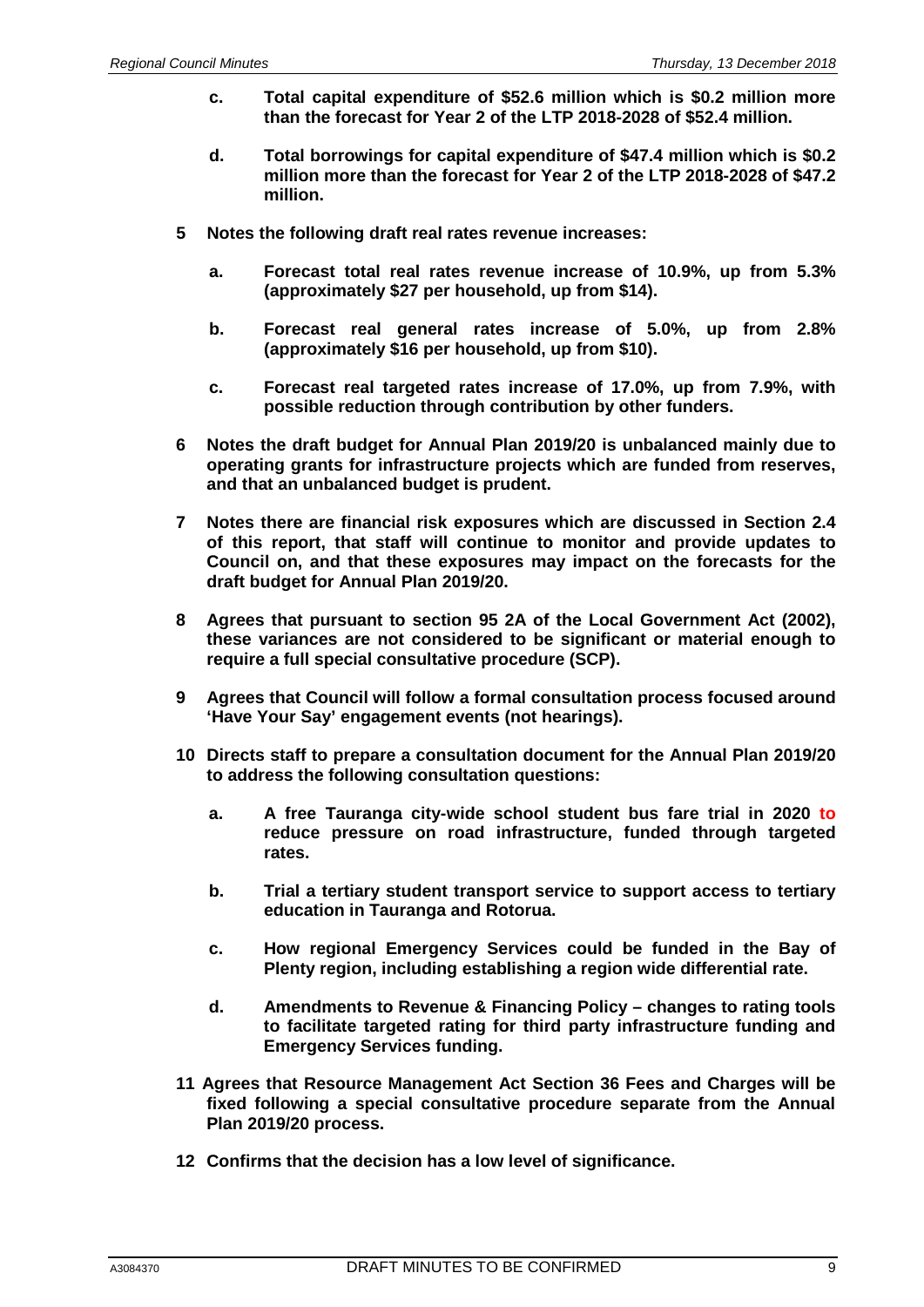#### **Thompson/Thurston CARRIED**

- 10.25 am The meeting **adjourned**.
- 10.40 am The meeting **reconvened**.

# 12 **Public Excluded Section**

## **Resolved**

**THAT the public be excluded from the following parts of the proceedings of this meeting.**

**The general subject of each matter to be considered while the public is excluded, the reason for passing this resolution in relation to each matter, and the specific grounds under section 48(1) of the Local Government Official Information and Meetings Act 1987 for the passing of this resolution are as follows:**

| <b>General Subject of Matter to</b><br>be Considered        | Reason for passing this<br>resolution in relation to this<br>matter | <b>Grounds under Section</b><br>48(1) LGOIMA 1987 for<br>passing this resolution |
|-------------------------------------------------------------|---------------------------------------------------------------------|----------------------------------------------------------------------------------|
| <b>Quayside Holdings Limited</b><br><b>Quarterly Update</b> | To protect the commercial<br>position of an individual              | Good reason for<br>withholding exists under<br>Section 48(1)(a)                  |

**Leeder/Love CARRIED**

# 13 **Open Section -** *Continued*

## 13.1 **River Scheme Governance**

Chris Ingle – General Manager Integrated Catchments and Nic Newman – Principal Advisor presented this item.

## **Resolved**

- **1 Receives the report, River Scheme Governance;**
- **2 Resolves to:**
- **a. Retain the advisory group model;**
- **b. Endorse the enhancements to advisory group operations detailed in section 2.3;**
- **c. Pay attention to the wider context of river scheme affordability, increasing demands on schemes, and potential new models in water infrastructure governance.**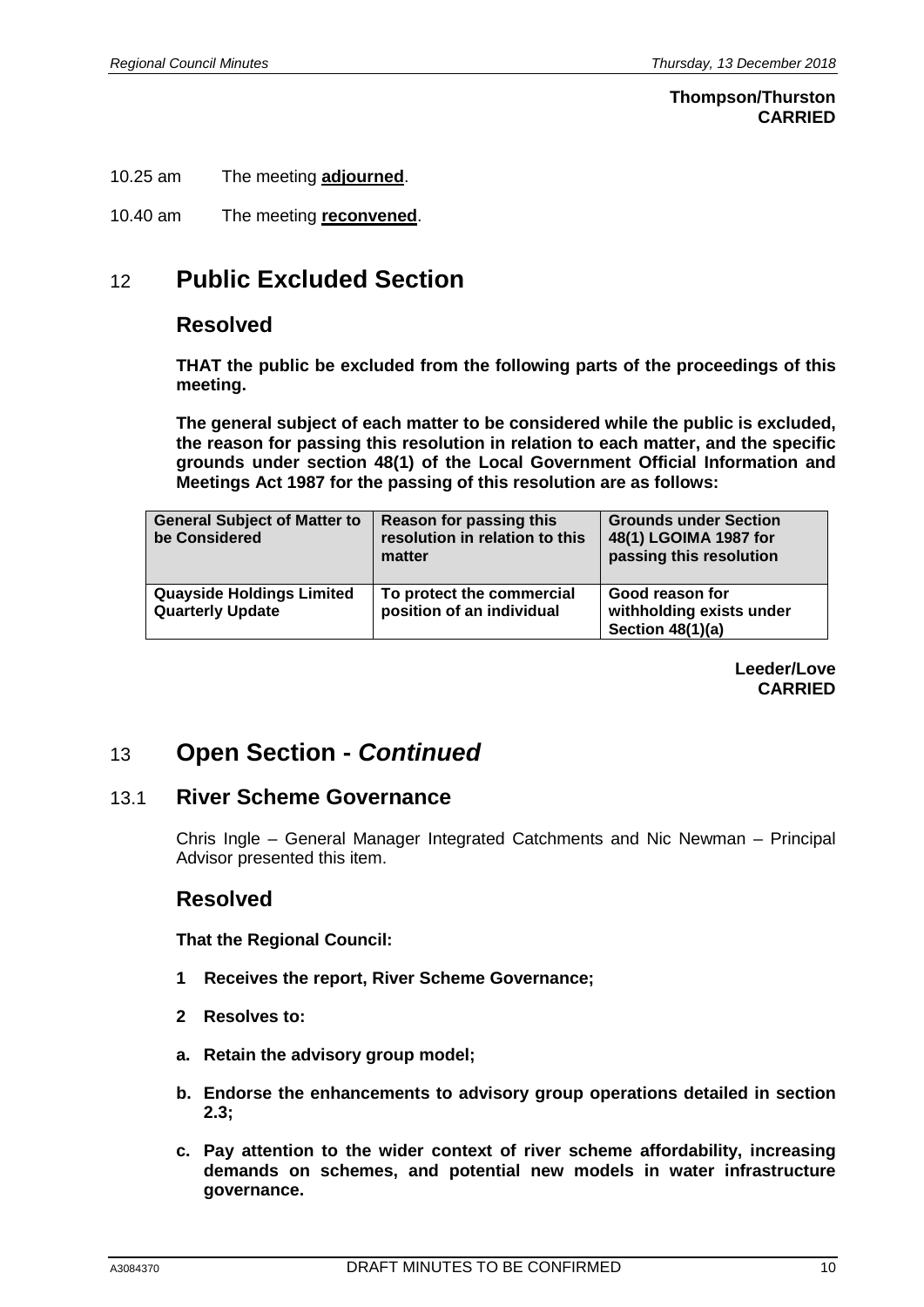#### **Clark/Bruning CARRIED**

# 13.2 **Hot Swap Service Provider Contracts**

Namouta Poutasi – General Manager Strategy & Sciences presented this item.

#### Key Points

- This was the fifth and final contract
- Recognised the ongoing challenges in achieving community buy-in for this initiative and the final target had accordingly been amended.

## **Resolved**

**That the Regional Council:**

- **1 Receives the report, Hot Swap Service Provider Contracts;**
- **2 Approves the tendering for Rotorua Hot Swap heating and insulation service providers;**
- **3 Approves the following recommended approach for the next Hot Swap service provider contracts:**
- **(i) Each heating service provider's contract will permit them to install up to 325 Hot Swap loans per annum to an annual (collective) Maximum Contract Value of \$1,560,000 exclusive GST.**
- **(i) Each insulation service provider's contract will permit them to install up to 135 Hot Swap loans per annum to an annual (collective) Maximum Contract Value of \$540,000 exclusive GST.**
- **(ii) If collectively, the number of Hot Swap loans reaches the budgeted number of Hot Swap loans, all service providers will be notified their contracts will be stopped.**
- **(iii)If an individual service provider's contract comes within \$60,000 (approximately 12 loans) of their Maximum Contract Value they will be notified their contract is about to be stopped.**
- **(iv)Financial years 2019/20 and 2020/21 will become a Variation to Contract and subject to Council's Annual Plan processes.**
- **4 Notes that service provider contracts have a duration of two and a half years and span over three financial years and winters.**
- **5 Delegates authority to the Chief Executive to sign the Hot Swap Service Provider contracts when they are negotiated and subsequent Variations to Contracts.**
- **6 Notes that the Hot Swap Scheme funding is approved in Years 1, 2 and 3 of the Long Term Plan 2018-2028.**

#### **Thurston/Winters**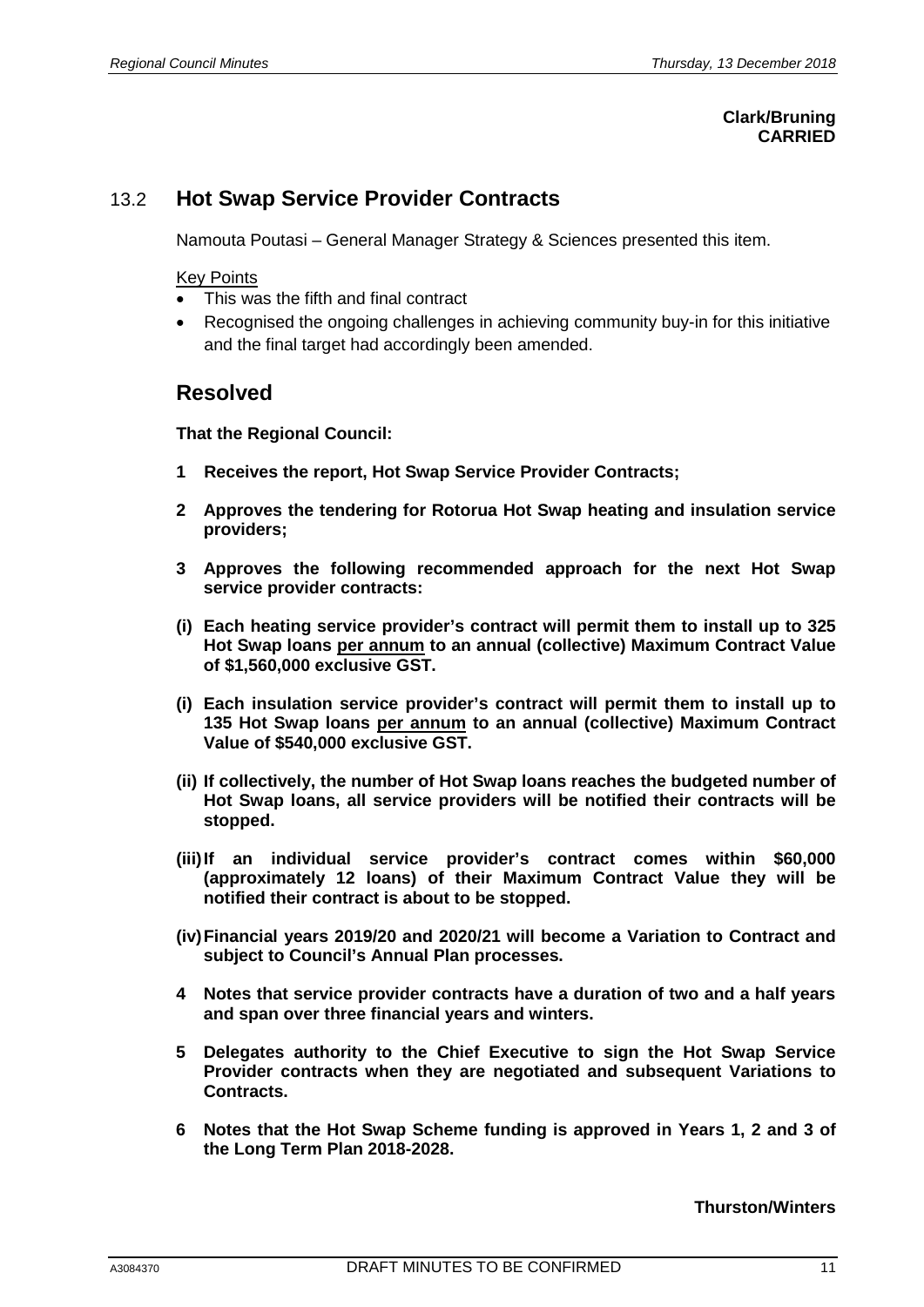**CARRIED**

## 13.3 **Bay of Plenty Regional Council Representation on the Eastern Bay of Plenty Delegation to Jiangxi China**

Yvonne Tatton – Governance Manager presented this item.

Staff Follow-up

• Chief Executive to determine whether including a third BOPRC delegate was appropriate to the size of the delegation and if so approve Councillor Marr's inclusion accordingly.

## **Resolved**

**That the Regional Council:**

- **1 Receives the report, Bay of Plenty Regional Council Representation on the Eastern Bay of Plenty Delegation to Jiangxi China;**
- **2 Appoints Cr Clark and Cr Love as the Bay of Plenty Regional Council representatives on the Eastern Bay of Plenty Mayoral Delegation to Jiangxi China in April 2019.**

**Thompson/Thurston CARRIED**

# 13.4 **Bay of Connections Review Update: A Fresh Start**

Cheryl Lewis - Bay of Connections Portfolio Manager and Namouta Poutasi – General Manager Strategy & Science presented this item.

#### Key Points

- This was the first review undertaken in 10 years
- Rapid growth had resulted in a more wide reaching review than what was originally expected
- The recommendations presented were based on the Bay of Connections Governance Group's recommendations from 16 November 2018
- The composition of the Governance Group should be based on strong leadership and merit rather than representation
- The working group (Recommendation 7) had been informally setup to prepare for the next stage of the review
- BOPRC had the opportunity to take a lead role in the future Bay of Connections.

#### Key Points – Members

• Recognised the success of the Bay of Connections in economic development and the contribution by the Bay of Connections staff as part of the review.

# **Resolved**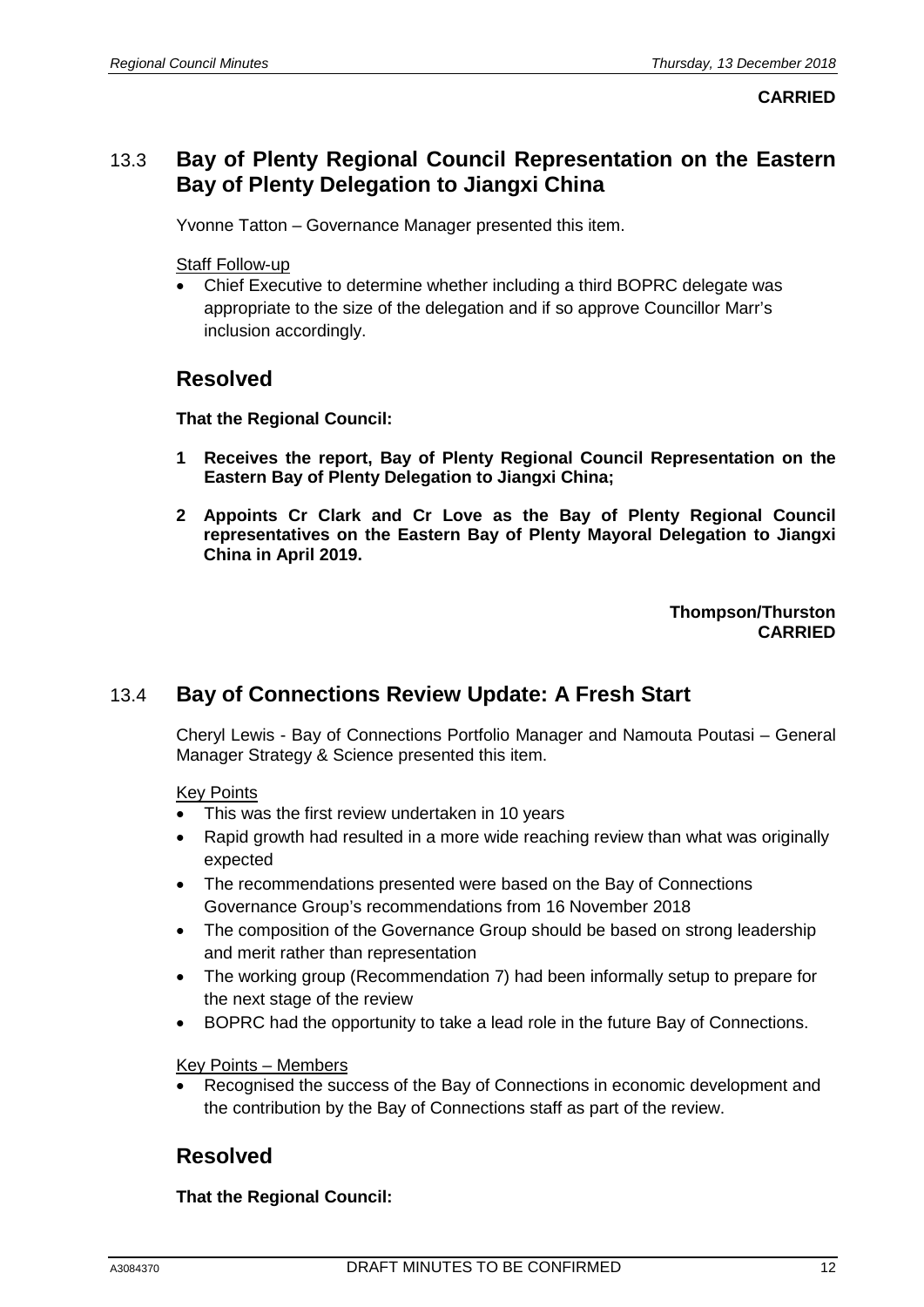- **1 Receives the report, Bay of Connections Review Update: A Fresh Start;**
- **2 Notes the feedback and recommendations from the Bay of Connections Governance Group (appendix attached to agenda);**
- **3 Agrees that a new operating model for supporting regional economic developed is needed;**
- **4 Agrees to dis-establish the Bay of Connections Governance Group;**
- **5 Agrees to establish a new regional leadership group;**
- **6 Agrees that a draft framework is developed for engagement with community and business leaders across the region, (including the potential focus on five key areas identified by Governance Group – Workforce, Maori Economic Development, Infrastructure, Land and Water, Decarbonisation);**
- **7 Agrees that staff establish a small working group (initially consisting of a sub-set of Governance Group members) to progress the recommendations.**

**Cronin/Leeder CARRIED**

## 13.5 **Acting Chief Executive**

#### **Resolved**

**That the Regional Council:**

- **1 Receives the report, Acting Chief Executive ;**
- **2 Appoints Mr Christopher Ingle, General Manager Integrated Catchments, as Acting Chief Executive for the period 7 to 13 January 2019 during a period of leave for the Chief Executive**

**Leeder/Thurston CARRIED**

## 13.6 **Bay of Plenty Local Authority Shared Services (BoPLASS) Annual Report 2017/18**

Mat Taylor – General Manager Corporate and Annabel Chappell – Te Tuara Manager presented this item.

#### Key Points

• BOPLASS had commenced the initial stages of a review of waste disposal options.

#### Key Points – Members

• Noted that the Mayors of the Bay of Plenty region had, at the recent Triennial meeting, agreed that a review of BOPLASS as previously suggested was not required, as BOPLASS provided effective procurement services to its partners.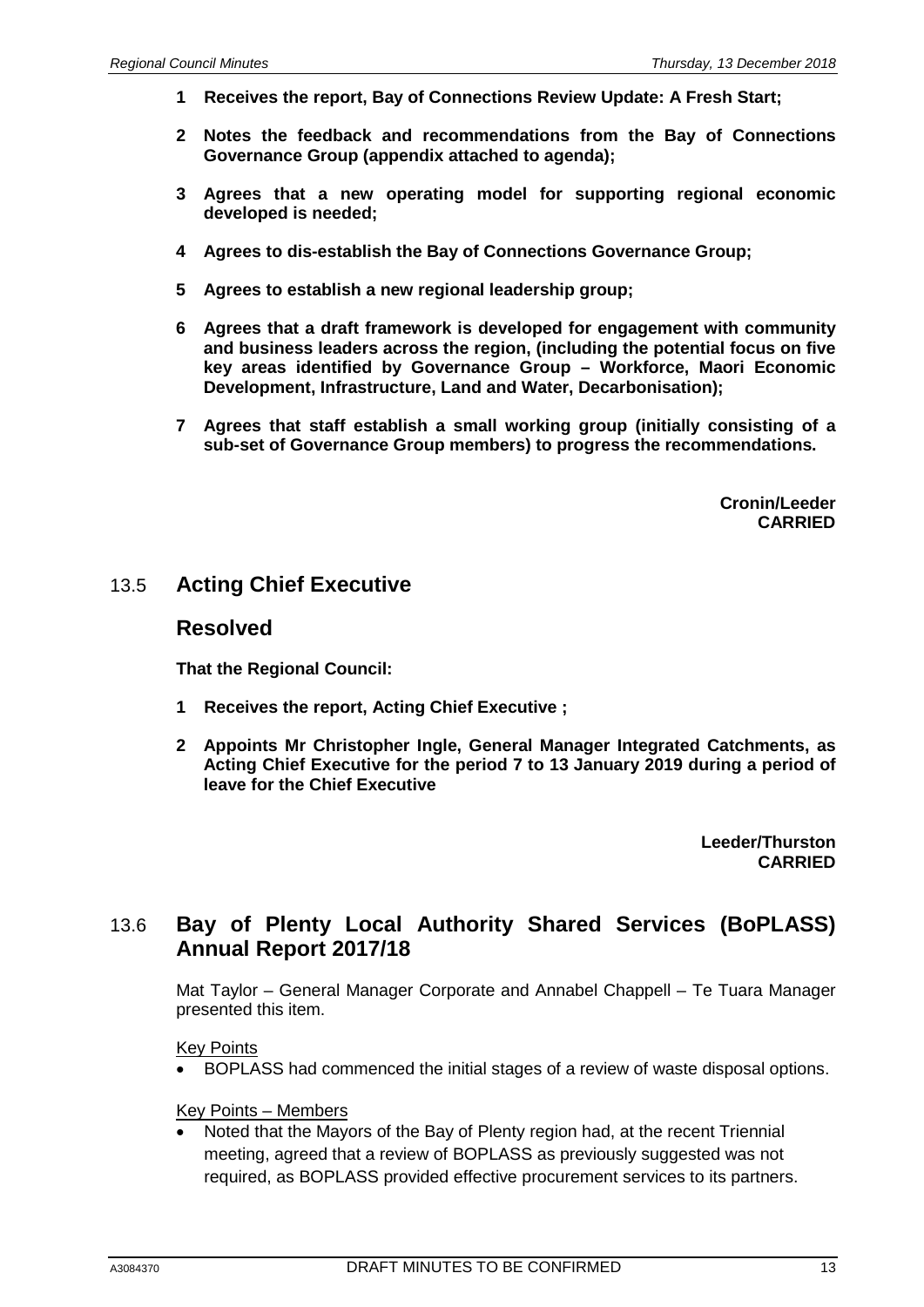## **Resolved**

**That the Regional Council:**

- **1 Receives the report, Bay of Plenty Local Authority Shared Services (BoPLASS) Annual Report 2017/18;**
- **2 Notes the BoPLASS Annual Report 2017/18 and the performance information set out within it**

**Tahana/Marr CARRIED**

# 13.7 **Local Government Funding Agency (LGFA) Limited - Annual Report 30 June 2018**

## **Resolved**

**That the Regional Council:**

- **1 Receives the report, Local Government Funding Agency (LGFA) Limited - Annual Report 30 June 2018;**
- **2 Notes the Annual Report 2017/18 and supporting material.**

**Crosby/Cronin CARRIED**

## 13.8 **Residents Survey Indicative Results and Response**

*PowerPoint presentation – Reference A3086391*

Mat Taylor – General Manager Corporate and Sam Rossiter-Stead – Communications Manager presented this item.

#### Key Points of Presentation

- Who did we survey
- How did we survey
- What did we ask them
- What did they say
- Quality of service received compared to service expectation
- Reasons for dissatisfaction (mistaken identity)
- Reasons for dissatisfaction (BOPRC)
- Action.

#### In Response to Questions

- A lack of knowledge in the community regarding BOPRC' s role and responsibilities meant negative feedback could relate to interactions with other authorities
- The final report would disregard responses identified as not relating to BOPRC
- An action plan was in place to address the outcomes of the survey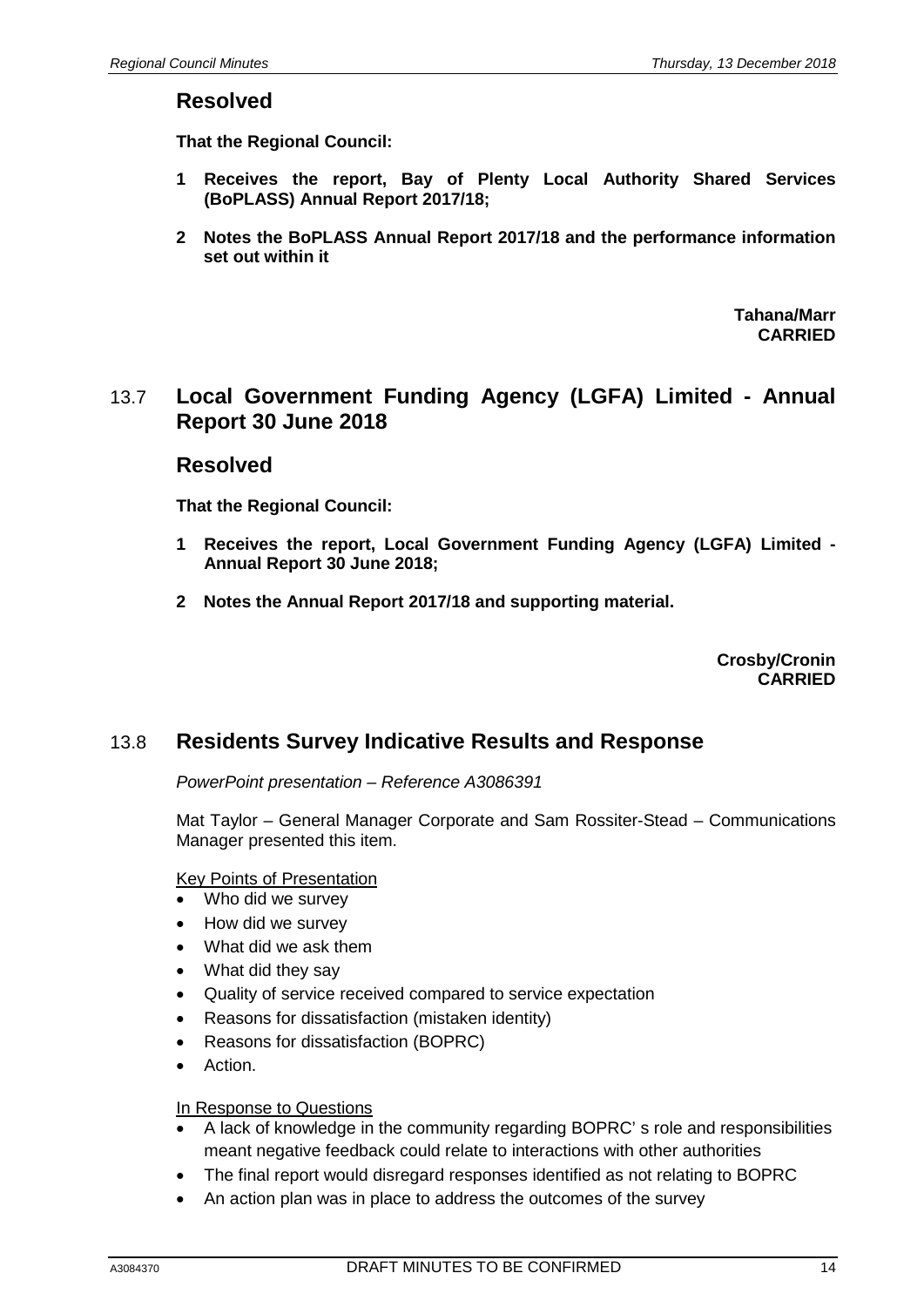• A residents/citizens panel had proven successful in addressing concerns and complaints in other areas in New Zealand.

#### Key Points – Members

• Increased understanding by the community depended on who Council interacted with, i.e. rural customers would generally have better knowledge than less affected urban residents.

# **Resolved**

#### **That the Regional Council:**

- **1 Receives the report, Residents survey indicative results and response;**
- **2 Notes the summary information in this report;**
- **3 Instructs the Chief Executive to prepare a detailed action plan to respond to survey results.**

**Nees/Crosby CARRIED**

# 13.9 **Commercialisation of Trout**

Cheryl Lewis – Bay of Connections Portfolio Manager presented this item.

#### Key Points

- The Select Committee was currently considering legalisation for the commercialisation of trout
- Trout could be farmed in warmer environments than salmon, which was a factor with rising sea temperatures.

## **Resolved**

**That the Regional Council:**

- **1 Receives the report, Commercialisation of Trout;**
- **2 Notes that BOPRC is not involved in activities related to commercialisation of Trout;**
- **3 Confirms that it continues to hold no position on the commercialisation of Trout.**

**Winters/Crosby CARRIED**

## 13.10 **Public Excluded Section**

## **Resolved**